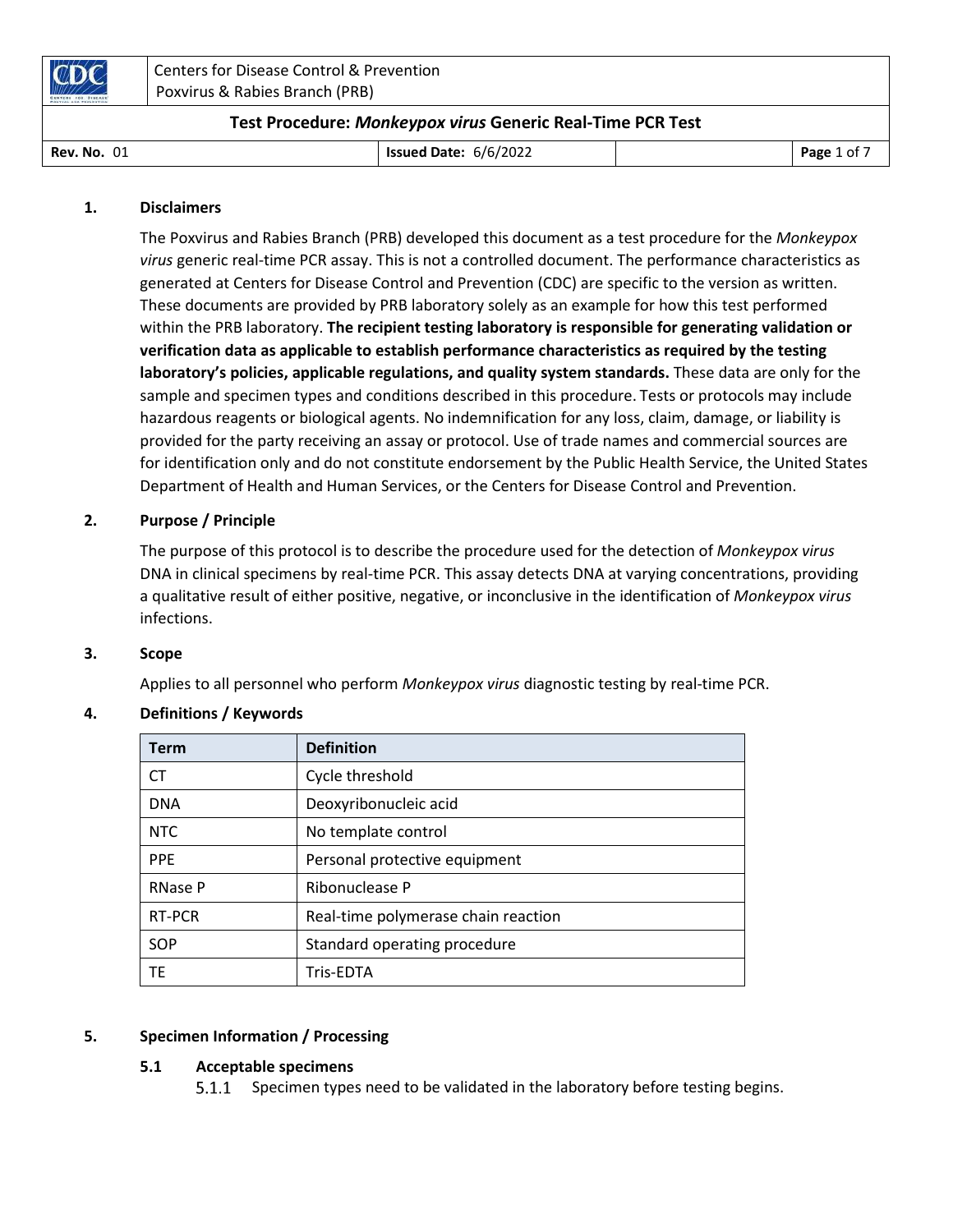| <b>Rev. No. 01</b> | <b>Issued Date: 6/6/2022</b> | Page 2 of |
|--------------------|------------------------------|-----------|
|                    |                              |           |

- $5.1.2$ DNA extracted from lesion material. DNA can be extracted from acceptable specimen types including, but not limited to, lesion fluid on a dry swab, lesion fluid swab in viral transport media, lesion fluid on a slide, crust, or lesion roof.
- $5.1.3$ DNA extract solely from whole blood alone is not a suitable specimen for Monkeypox virus diagnostic testing as the viremic phase may have already passed at the time of rash onset. As such, a negative result from only a whole blood specimen cannot rule out a Monkeypox virus infection.

## 5.2 Rejection criteria

- 5.2.1 Visible contamination.
- $5.2.2$ Incomplete labeling so as contents cannot be identified.
- 5.2.3 Incomplete documentation.
- $5.2.4$ Specimen received outside of established storage and shipping acceptance criteria.

# 5.3 Specimen shipment conditions and regulations

 $5.3.1$ Specimen shipment conditions and regulations are set forth by the International Air Transport Association (IATA) Dangerous Goods Regulations and government regulations.

# 6. Hazards / Safety Precautions

6.1 Follow safety procedures as outlined in the site-specific biological safety plan/laboratory biosafety manual and Biosafety in Microbiological and Medical Laboratories (BMBL), most recent edition (Link to BMBL). Additional information for laboratory personnel can be found here: https://www.cdc.gov/poxvirus/monkeypox/lab-personnel/lab-procedures.html https://www.cdc.gov/poxvirus/monkeypox/lab-personnel/lab-procedures.html - Manipulating%20Specimens%20Suspected%20to%20Contain%20Monkeypox%20Virus

## 7. Equipment

- 7.1 Real-time PCR Instrument
- 7.2 Freezer (preferably ≤-20°C)
- 7.3 Microcentrifuge
- 7.4 Pipetteman, including a p2, p20, and p200 as needed.
- 7.5 Refrigerator (2–8°C)
- 7.6 Vortexer
- 7.7 PCR workstations or BSC class II (preferably separate workstations; a workstation for master mix or reagent preparation and workstation for adding specimen DNA)

## 8. Supplies / Materials

- 8.1 Disposable gloves
- 8.2 Disposable laboratory coat
- 8.3 Ice and ice bucket
- 8.4 Microcentrifuge rack
- 8.5 Microcentrifuge tubes (sterile and nuclease free)
- 8.6 Optical 96-well reaction plates
- 8.7 Optical adhesive covers and applicator or strip caps and capping tool
- 8.8 Pipette tips (aerosol-resistant filter)

## 9. Reagents / Media

9.1 Reagents (Light Sensitive)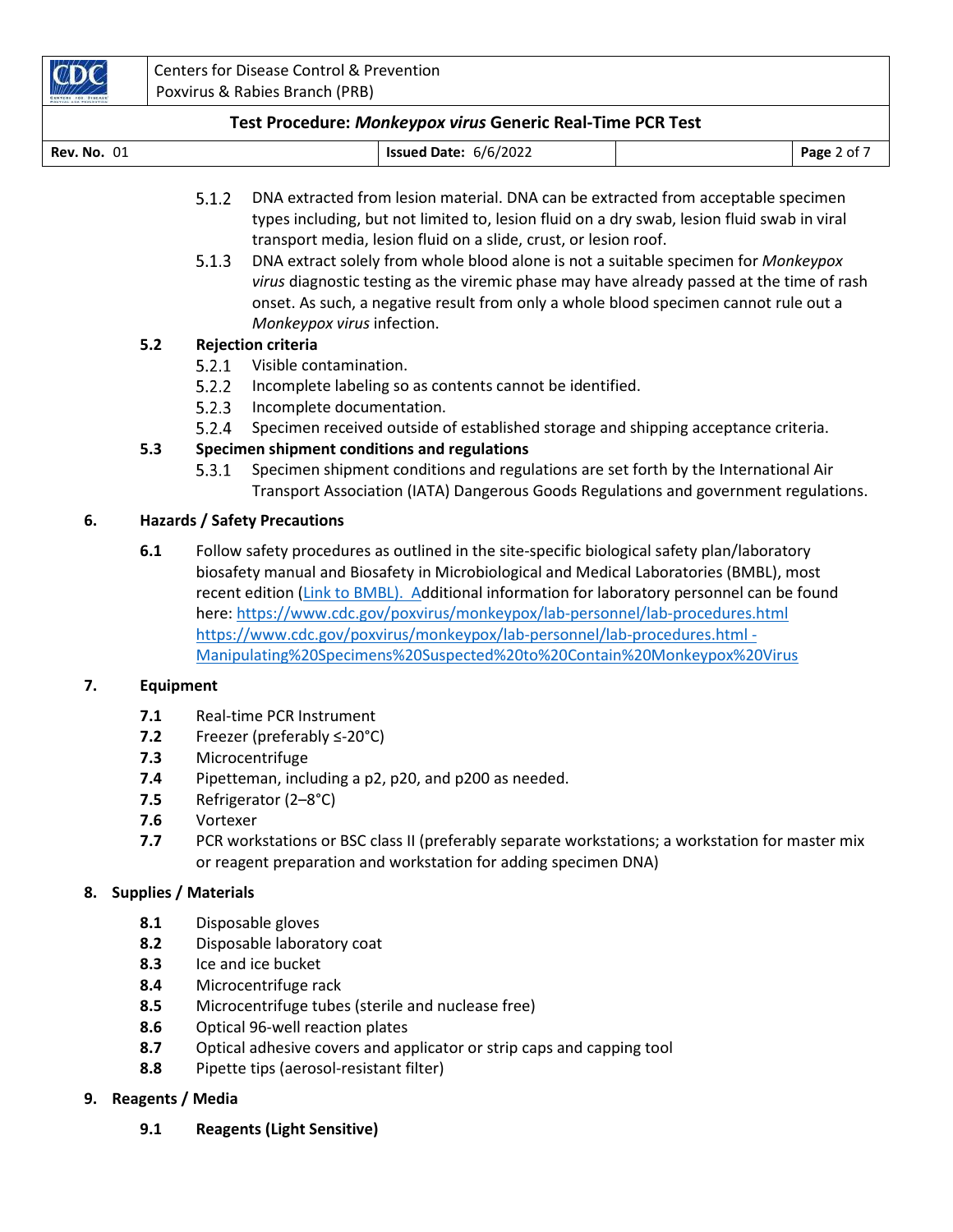

| <b>Rev. No. 01</b> | <b>Issued Date: 6/6/2022</b> |  | Page 3 of 7 |
|--------------------|------------------------------|--|-------------|
|--------------------|------------------------------|--|-------------|

- $9.1.1$ Real-time PCR master mix
- 9.1.2 Positive controls (stored according to manufacturer instructions or laboratory validation)
	- a. Monkeypox virus controls
	- **b.** Human DNA
	- c. Extraction control (such as human cell lines)
- 9.1.3 Primer and probe sets (stored refrigerated protected from light; for long-term storage follow manufacturer instructions)
	- a. Monkeypox virus primers and probe (Appendix)
	- b. Human DNA primers and probe (e.g., RNase P, β-actin, Glyceraldehyde-3-phosphate dehydrogenase (GAPDH))

# 9.2 Reagents (Non-light Sensitive)

- 9.2.1 TE buffer (10mM, pH  $8.1 \pm 0.2$ )
- Water (molecular grade)

# 9.3 Acceptable surface decontaminants

- $9.3.1$ Ethanol (70%)
- $9.3.2$ RNase AWAY

## 10. Reagent / Media Preparation

Note: Frozen reagents may be used until the manufacturer expiration date as long as they pass QC.

## 10.1 Assay controls

- 10.1.1 Monkeypox virus positive control: Potential sources for positive controls for this assay can be DNA from Monkeypox virus, or a plasmid containing a cloned PCR target.
- 10.1.2 Human DNA positive control: Any source of human DNA that results in a positive reaction with the assay being used to confirm presence of human DNA is acceptable for use as a positive control. Human genomic DNA is commercially available.
- Extraction control: Any human cell line or cells can be used with the human DNA primers and probes that results in a positive reaction to confirm the extraction was acceptable.
- 10.1.4 To prepare positive controls and extraction control, dilute DNA or make aliquots of human cells (extraction control) with a known cut-off to create a positive control for use when performing real-time PCR.
	- a. In a 40 cycle PCR, a positive control should have a CT cut-off value between 22–28 and (if used) a second low positive control should have a cut-off value between 30– 36.
- 10.1.5 A standard curve can also be used and can be prepared using DNA with a known concentration. For example, logarithmic dilutions from 0.1 ng/ $\mu$ L to 1 fg/ $\mu$ L are created from the known positive control and run-in triplicate with the specimens to be tested.
- 10.1.6 Negative PCR control (e.g., no template control (NTC): control specimen containing all reagents except the target template; molecular grade water is an example of an appropriate NTC. A NTC is a mechanism to detect cross-contamination of specimens.

# 10.2 Primers and probes

10.2.1 Dilute assay primers from stock to 20  $\mu$ M and probes to 10  $\mu$ M in TE buffer or molecular grade water.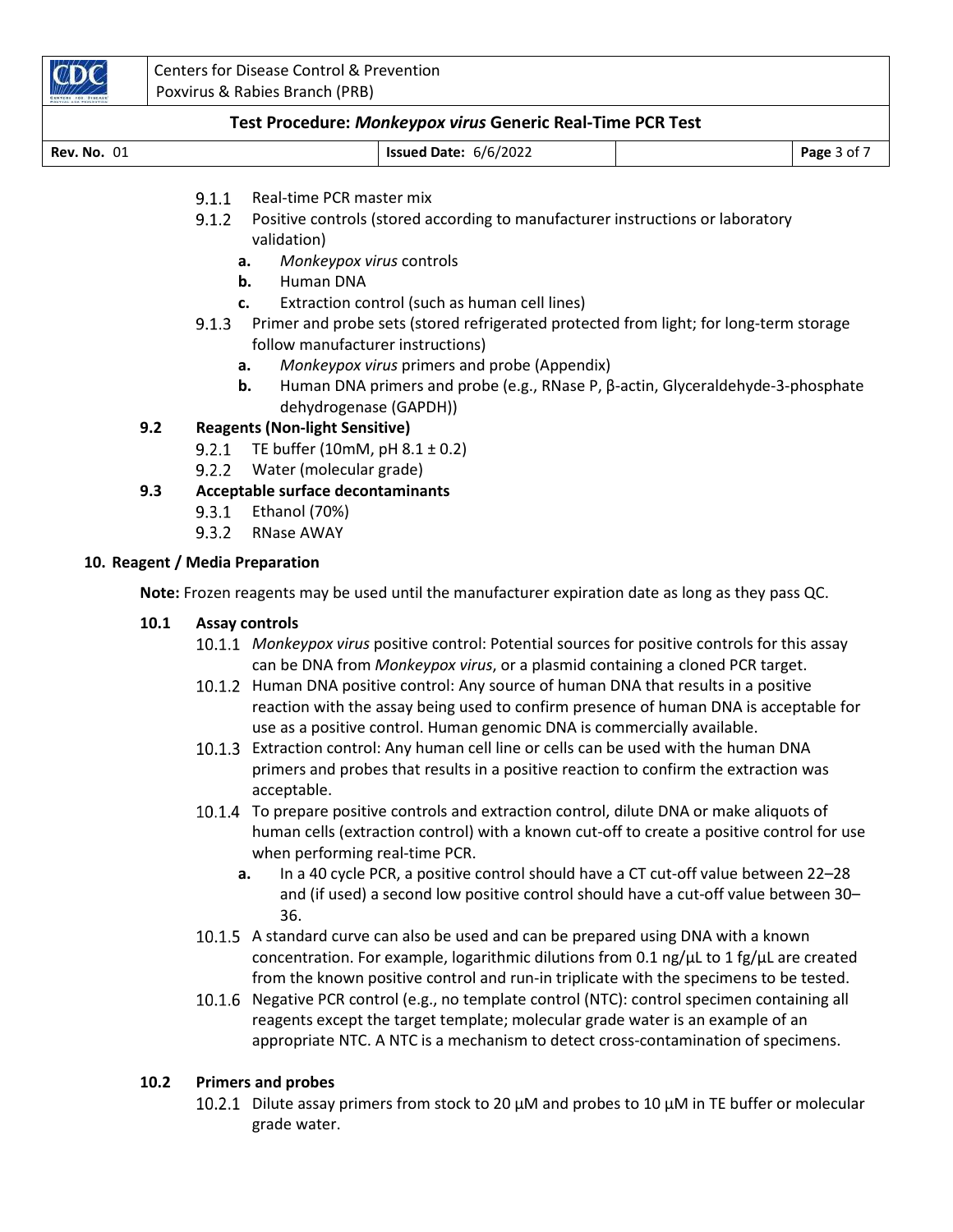

| <b>Rev. No. 01</b> | <b>Issued Date: 6/6/2022</b> | Page 4 of 7 |
|--------------------|------------------------------|-------------|
|                    |                              |             |

- Dilute Human DNA control primer to concentrations established by the laboratory's validation data.
	- a. Example, RNaseP primers can be diluted to 12. 5 nmol and probe diluted to 2.5 nmol.
- 10.2.3 Store in the dark at  $2-8$ °C and use within 6 months. Alternatively, single use aliquots can be prepared and stored frozen up to 24 months (manufacturer instructions should be followed for storage conditions, most frequently ≤-20°C). Do not freeze-thaw aliquots.

## 11. Quality Control

- 11.1 No template control (molecular grade water) and positive controls serve as assay quality indicators and must be run during each assay.
- 11.2 Replicates can be used to determine precision.
	- 11.2.1 Replicates, if used, should have a range of less than three CT values. If the range exceeds this value, invalidate the run, and repeat the assay.
- 11.3 An extraction control, human DNA, should be included each time nucleic acid is extracted. If the extraction control fails to produce a positive result with the human DNA primers and probe, the test is inconclusive and must be repeated.
- 11.4 Inconclusive results or deviations must be documented on a real-time PCR worksheet and brought to the attention and reviewed by the laboratory supervisor.
- 11.5 Equipment maintenance and function checks are performed before testing according to manufacturer package insert and/or operating manual.
- 11.6 See the laboratory quality manual for laboratory in which assay is being run, for additional quality control measures.

#### 12. Procedure

## 12.1 DNA isolation

12.1.1 DNA isolation is performed according to laboratory's DNA extraction SOP.

## 12.2 Plate layout

- 12.2.1 Use a real-time PCR worksheet to establish the plate layout.
- 12.2.2 Each specimen and control may be tested in duplicate or triplicate.
- 12.2.3 Record reagent lot numbers on worksheet.

# 12.3 Workspace preparation for real-time PCR

12.3.1 Non disposable laboratory coat and gloves.

12.3.2 Decontaminate PCR workstation, e.g., RNase AWAY followed by ethanol (70%).

## 12.4 Master mix cocktail calculations

- 12.4.1 Determine the number of reactions (N) for each assay. Account for specimens being tested in duplicate or triplicate, if applicable. Excess reaction cocktail should be prepared to compensate for volume lost during pipetting (i.e., add 3 extra reactions).
- 12.4.2 The mixture below is assuming a 2x master mix. Adjust volumes as necessary based on master mix instructions and validation of assay
	- a. Assay reaction mixture
		- i. Molecular grade water =  $(N+3)$  x 3.5 µL
		- ii. Forward primer =  $(N+3) \times 0.5 \mu L$
		- iii. Reverse primer =  $(N+3) \times 0.5 \mu L$
		- iv. Probe =  $(N+3) \times 0.5 \mu L$
		- v. 2x master mix =  $(N+3)$  x 10 µL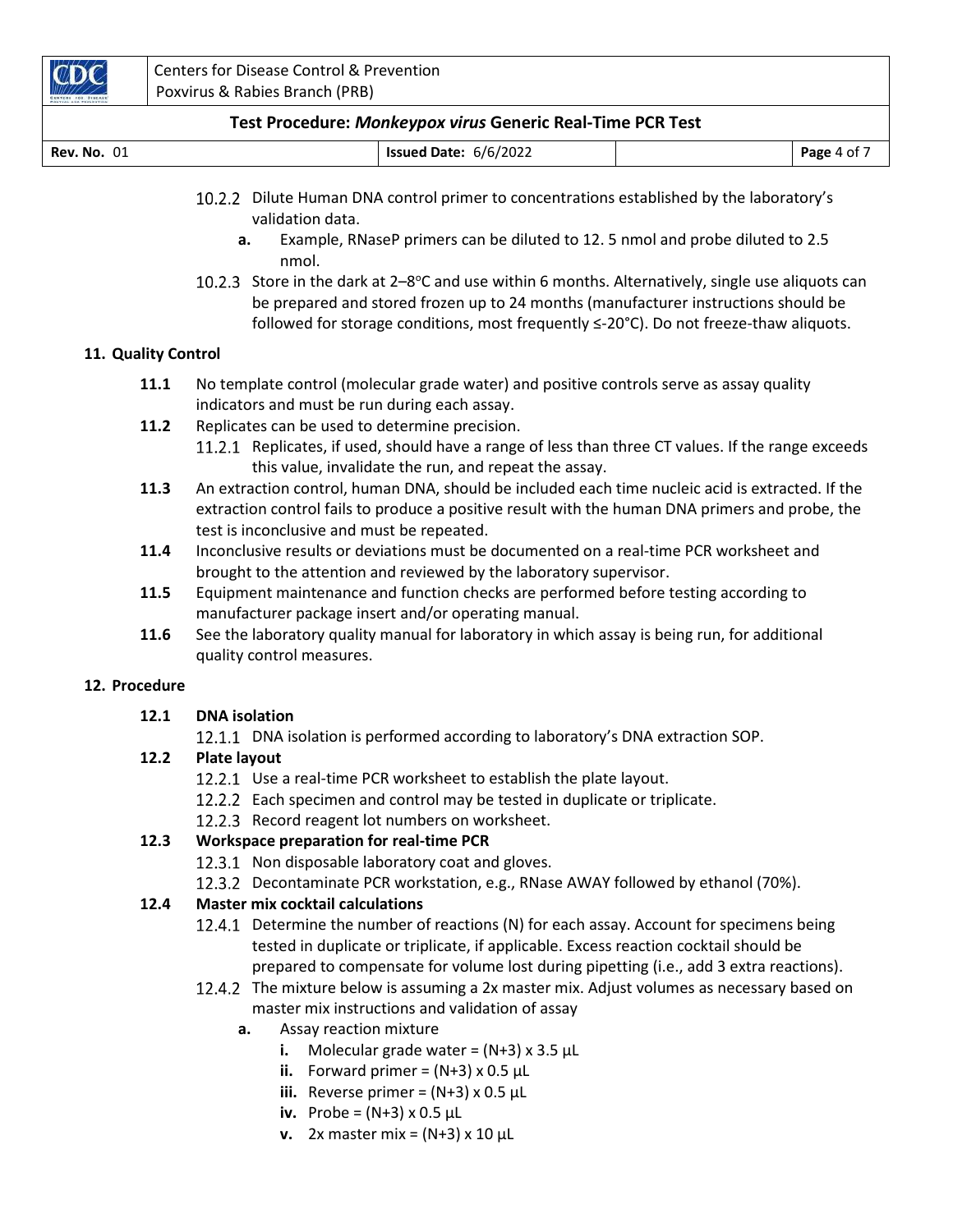

# **b.** Human DNA reaction mixture (RNase P reaction from 10.2.2.a listed as example).

- i. Molecular grade water =  $(N+3)$  x 4.25 µL
- ii. Forward primer =  $(N+3) \times 0.25 \mu L$
- iii. Reverse primer =  $(N+3) \times 0.25 \mu L$
- iv. Probe =  $(N+3) \times 0.25 \mu L$
- v.  $2x$  master mix = (N+3) x 10 µL

# 12.5 Reaction mixture preparation and plating best practices (master mix workstation)

- 12.5.1 Label one microcentrifuge tube per reaction mixture.
- 12.5.2 Thaw frozen reagents on ice and gather remaining reagents from refrigerator.
- 12.5.3 Briefly vortex and centrifuge reagents (5 seconds).
- 12.5.4 Add reagents, with volumes as calculated above, to the appropriately labeled microcentrifuge tube.
- 12.5.5 Briefly vortex and centrifuge reaction mixture tubes (5 seconds).
- 12.5.6 Dispense 15  $\mu$ L master mix reaction into each assigned well.

# 12.6 Specimen and control plating (specimen workstation)

- 12.6.1 Pipette 5  $\mu$ L of molecular grade water into all NTC-labeled wells.
- 12.6.2 Vortex and centrifuge each DNA specimen tube.
- 12.6.3 Pipette 5 µL specimen DNA into each specimen-labeled well (both for Monkeypox virus assay and for Human DNA assay).
- 12.6.4 Repeat the previous step for both positive controls.

# 12.7 Best practices for performing real-time PCR

- 12.7.1 Peel off the protective covering of the optical adhesive cover and place it over the wells, making sure all wells are covered. Or apply caps if not using optical adhesive.
- Using the plastic optical adhesive cover applicator, firmly run the edge of the applicator over the cover, ensuring a tight seal. Detach the edges of the adhesive strip along the perforated sections by placing the edge of the applicator against the perforation and gently tearing it off. Alternatively, carefully cap tubes, ensuring they are sealed with cap sealing tool.
- 12.7.3 Inspect wells for bubbles and liquid drops on the sides of the wells above the reaction mixtures. If either bubbles or drops are seen, gently tap or flick the tray repeatedly until the bubbles are dispersed and drops have fallen back into the main reaction mixture. Small drops that do not move after repeated tapping of the plate will not affect assay performance. If possible, use a tabletop centrifuge with plate adapter and centrifuge the plate for 1 minute at 500 x g and room temperature. Use a balance plate if necessary.
- 12.7.4 Place the reaction plate into the specimen block of the real-time thermocycler. Make certain that plate orientation is correct, and that the tray is fully inserted into the specimen block.
- 12.7.5 Program the real-time PCR instrument (refer to system user's manual) for the appropriate cycling conditions and volume of the assay run.

## 12.8 Data retrieval and review

12.8.1 After run completion, analyze results. Threshold should be set above background as determined by your laboratory's SOP from previous validation data.

# 13. Method Performance Specifications

13.1 Performance specifications need to be established by the laboratory before testing specimens.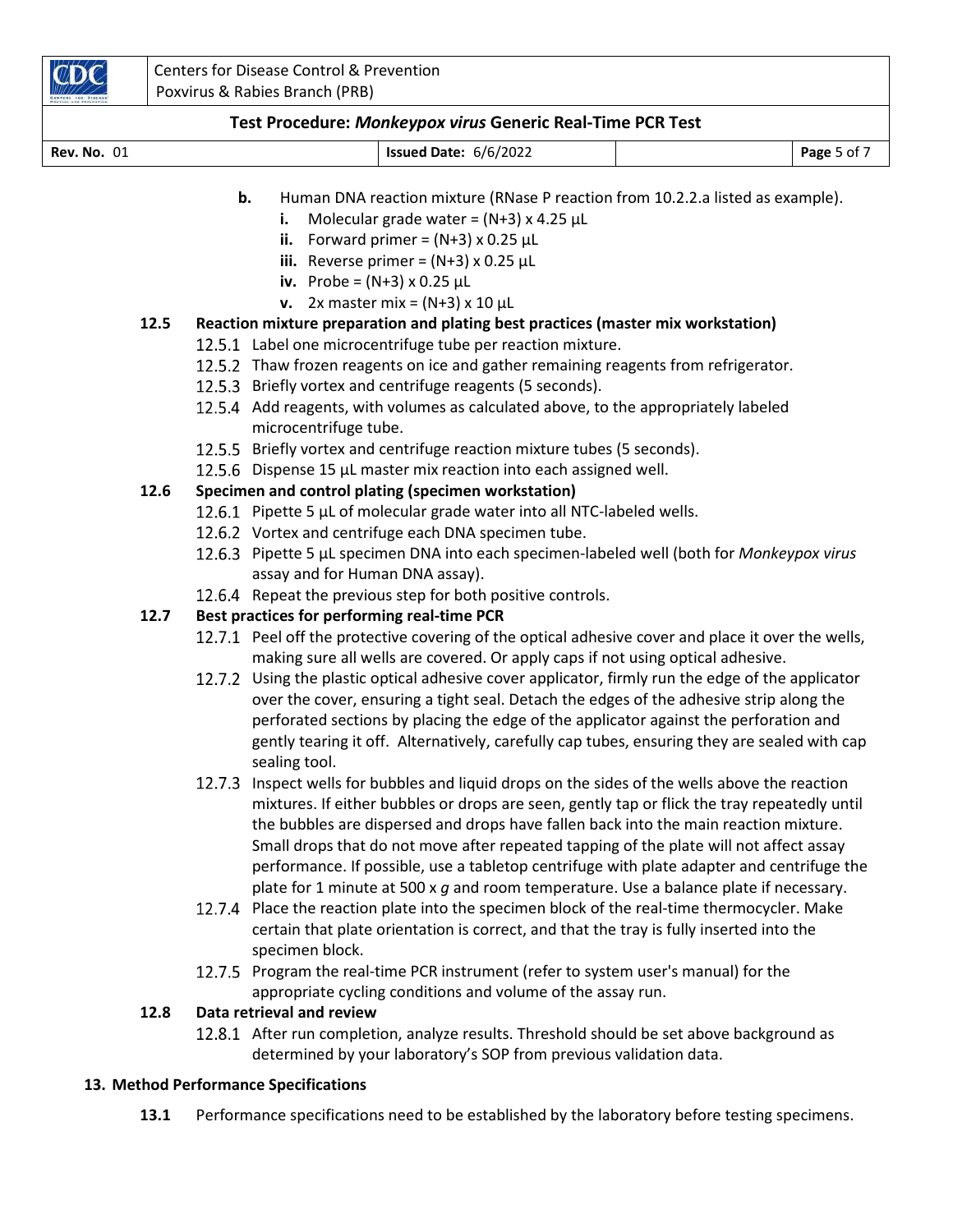

| <b>Rev. No. 01</b> | Issued Date: 6/6/2022 | Page 6 of $\overline{ }$ |
|--------------------|-----------------------|--------------------------|
|                    |                       |                          |

- 13.2 If inhibitors are present that are not removed during DNA extraction, a false negative result may be produced.
- 13.3 If RNase P inhibition is suspected, extracted DNA should be tested at 2 or more dilutions (e.g., 1:10 to 1:100) to verify the result.
- 13.4 If any controls fail, the assay run should be invalidated and repeated.

## 14. Calculations

14.1 Adjust calculations if not using triplicates

Average CT value = (Replicate  $1 + \text{Replicate } 2 + \text{Replicate } 3) \div 3$ 

#### 15. Reference / Alert values

- 15.1 The general population is expected to be negative for Monkeypox virus DNA.
- 15.2 All positive results are to be considered an alert value for clinical testing.
- 15.3 After PCR results are available, follow laboratory post-analytical SOPs for approval and reporting. For diagnostic testing, it is recommended to report results to the state or local department of health.

#### 16. Result Interpretation

- 16.1 Determine the cut off values for each extraction method and specimen type being used within the PCR assay.
	- 16.1.1 Cut off values must be determined by each laboratory during the validation phase.
	- 16.1.2 Cut off values can vary based on extraction methods, specimen type, PCR instrument, and final cycling conditions.
- 16.2 NTC reactions for all probe and primer sets should NOT exhibit amplification curves that cross the threshold line. If NTCs exhibit amplification curves that cross the threshold line, contamination may be indicated. Invalidate the run and repeat the assay.
- **16.3** The positive control(s) for each assay should exhibit an amplification curve that crosses the threshold line within its intended range (see section 10.1). If the control(s) does not exhibit an amplification curve that crosses the threshold line or crosses outside of their expected range, invalidate the run and repeat the test.
- 16.4 Negative results can only be determined if a specimen is positive for human DNA positive control, otherwise results are inconclusive. Negative or inconclusive RNaseP results may indicate:
	- 16.4.1 Inadequate specimen collection.
	- 16.4.2 Presence of PCR inhibitor(s) in specimen or collection material.
	- 16.4.3 Improper DNA extraction, assay set up and/or execution.
	- 16.4.4 Reagent or equipment malfunction.
- 16.5 Replicates, if used, should have a range of less than three CT values. If the range exceeds this value, invalidate the run, and repeat the assay.
- **16.6** Average CT values are calculated when replicates are used, and this average determines the qualitative result.
- 16.7 Interpretation of positive results are as follows:
	- 16.7.1 Positive for Monkeypoxvirus Generic: DNA detected from Monkeypox virus
- 16.8 It is recommended any results are communicated to the state or local department of health.

#### 17. Result Reporting